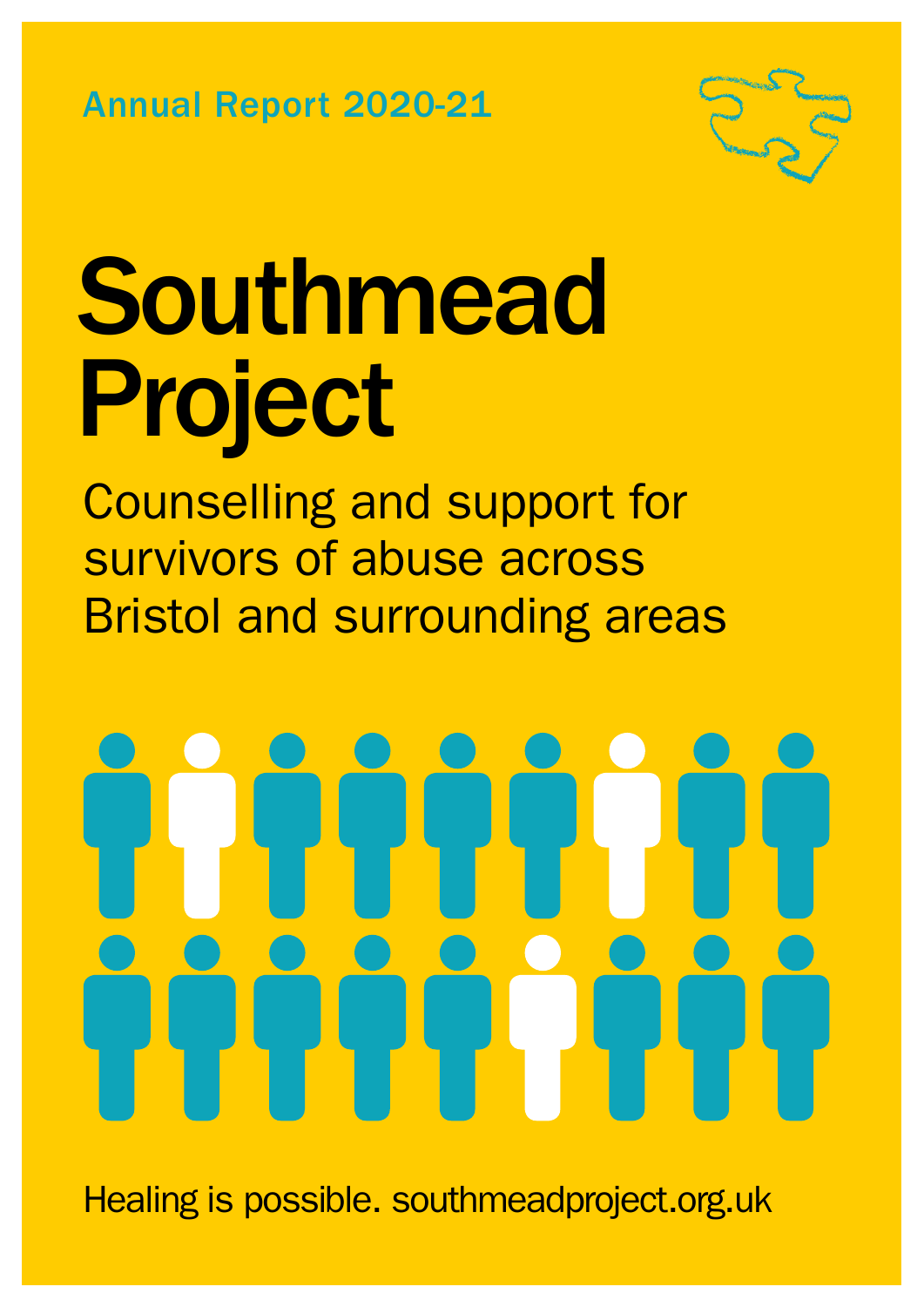#### Southmead Project Annual Report 2020-21

### Foreword

Imogen McCabe, CEO



We are thankful to have navigated a way through the pandemic and that we could transition our services to offer online and phone counselling from April 2020.

This year has been exceptionally difficult for our clients and it has been crucial to support survivors through such a period of uncertainty and isolation. Throughout the initial lockdowns, we provided tools and resources to help clients manage their mental health and wellbeing through weekly email updates. We are in admiration of the tremendous strength and commitment our clients have shown to their healing process with the attendance rate of sessions averaging 85% across the whole year. We re-opened our office in September 2020 and were delighted to provide face-to-face counselling for clients who were unable to access support remotely.

Our waiting list was significantly impacted by the high volume of referrals received. We consequently recruited additional counsellors and supported double the existing number of weekly clients, holding over 100 counselling sessions a week and offering 2,079 sessions across the year. Our precounselling group was transitioned online in order to provide support for clients who were waiting for counselling.

Our Active Recovery Project is one

of a kind and provides community-based activities for current and past clients to help build their peer support networks, self-esteem and confidence. The activities were adapted during the pandemic to offer remote support and helped tackle loneliness and isolation, from 'seed post' to a collaborative art piece. As face-toface activities resumed, our members enjoyed taking part in water-sports on the harbourside and wreath making at Christmas.

The success and clear need for online and phone counselling has meant that we will continue to offer it as a longer-term mode of therapy. We value the opportunity it has given to provide an accessible service to a wider range of clients, who may not otherwise have been able to access this support.

We are deeply grateful for the dedication and perseverance of our team, who have provided this support during such a challenging year and often whilst working from home. We are extremely proud of what they have achieved and their unwavering resolve to put clients first. We also want to extend a huge and heartfelt thank you to our many funders, including the larger trusts and foundations, Avon and Somerset Police, and personal donations, for their ongoing support that has enabled us to thrive as well as survive this unprecedented year.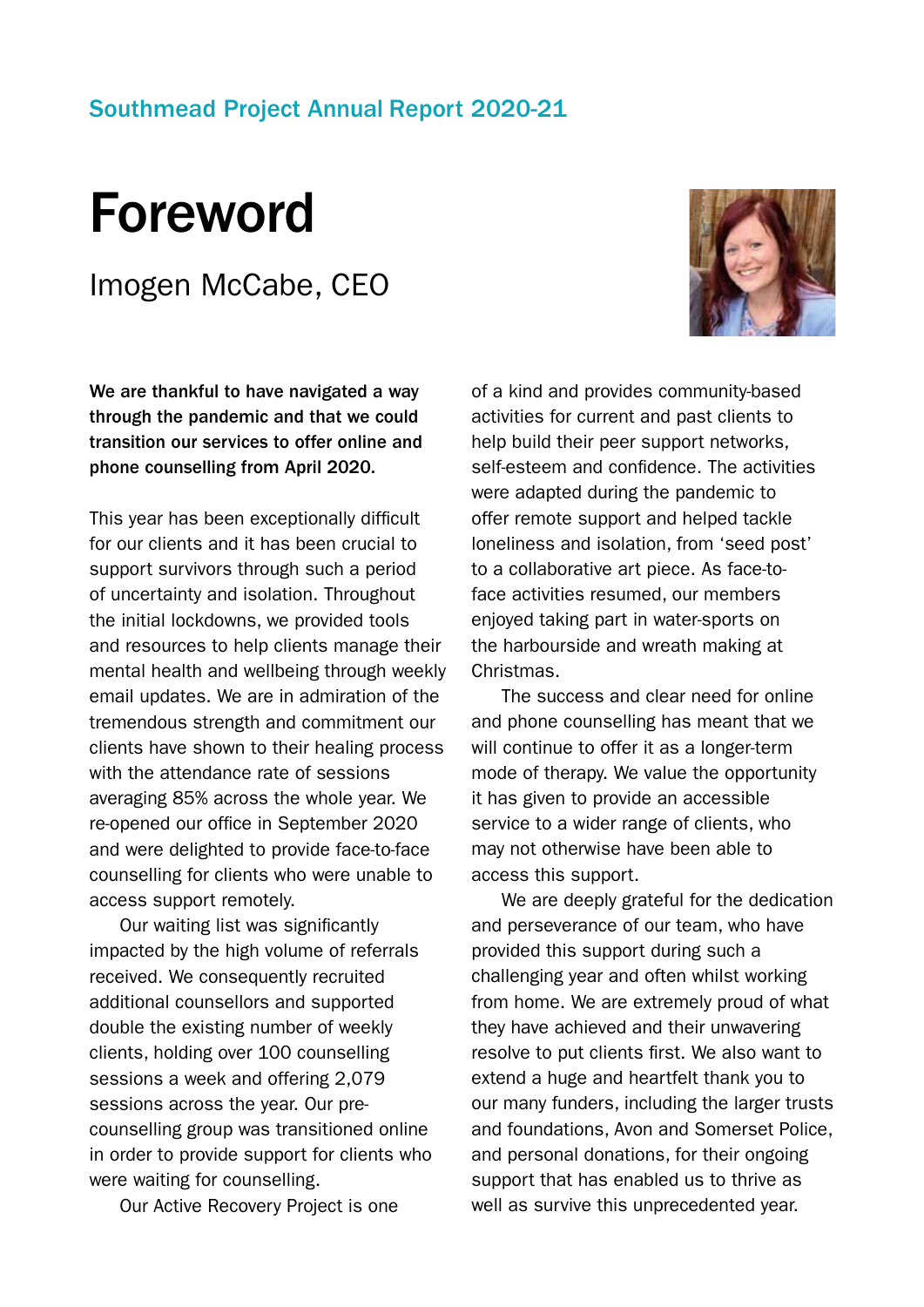#### Read the full report at www.southmeadproject.org.uk

### Trustee Report

#### Simon Craker, Chairman of the Board of Trustees



This year has been a challenge not only for our Leadership Team, but also our counsellors and trustees. We were delighted to welcome two new trustees to our Board, Helen Gunson and Alistair Brown. Both have brought excellent skills to enhance the Board in support of our team. In addition, we have engaged a specialist bid writer to strengthen our fundraising efforts.

During the year, all trustees engaged in monthly online meetings to ensure that we could assist the Leadership Team as much as possible, since significant changes were made to how we delivered our services. As Chair, I cannot thank them enough for their efforts during this difficult time.

Part of the work that we took on as trustees included a Governance Review and developing an updated Business Plan. This support through the Lloyds Enhance Programme was exceptional and we have been able to enhance our processes accordingly.

Funding has been one of our challenges, but I have to thank all of our many funders, including those who provided emergency support during the year. This has enabled us to maintain our services, transition to online and phone counselling, fund additional training for our team and take on new counsellors. We are now in a position to plan and develop our services for 2022 with more confidence, providing greater certainty for counsellors and clients accordingly.

I would like to thank our counsellors and staff for their efforts, willingness to adapt and flexibility during this last year. It is a credit to the team that we have been able to continue our services so effectively and at such a high level. Lastly, I add special thanks to our Leadership Team, whose fortitude and patience through one of the most challenging of times has been immense.

> "I have enjoyed being able to do online counselling from home. I wouldn't have been able to come into the office and I probably would have dropped out fairly fast. This supported me to move forward and I would recommend anyone to do it online." Counselling client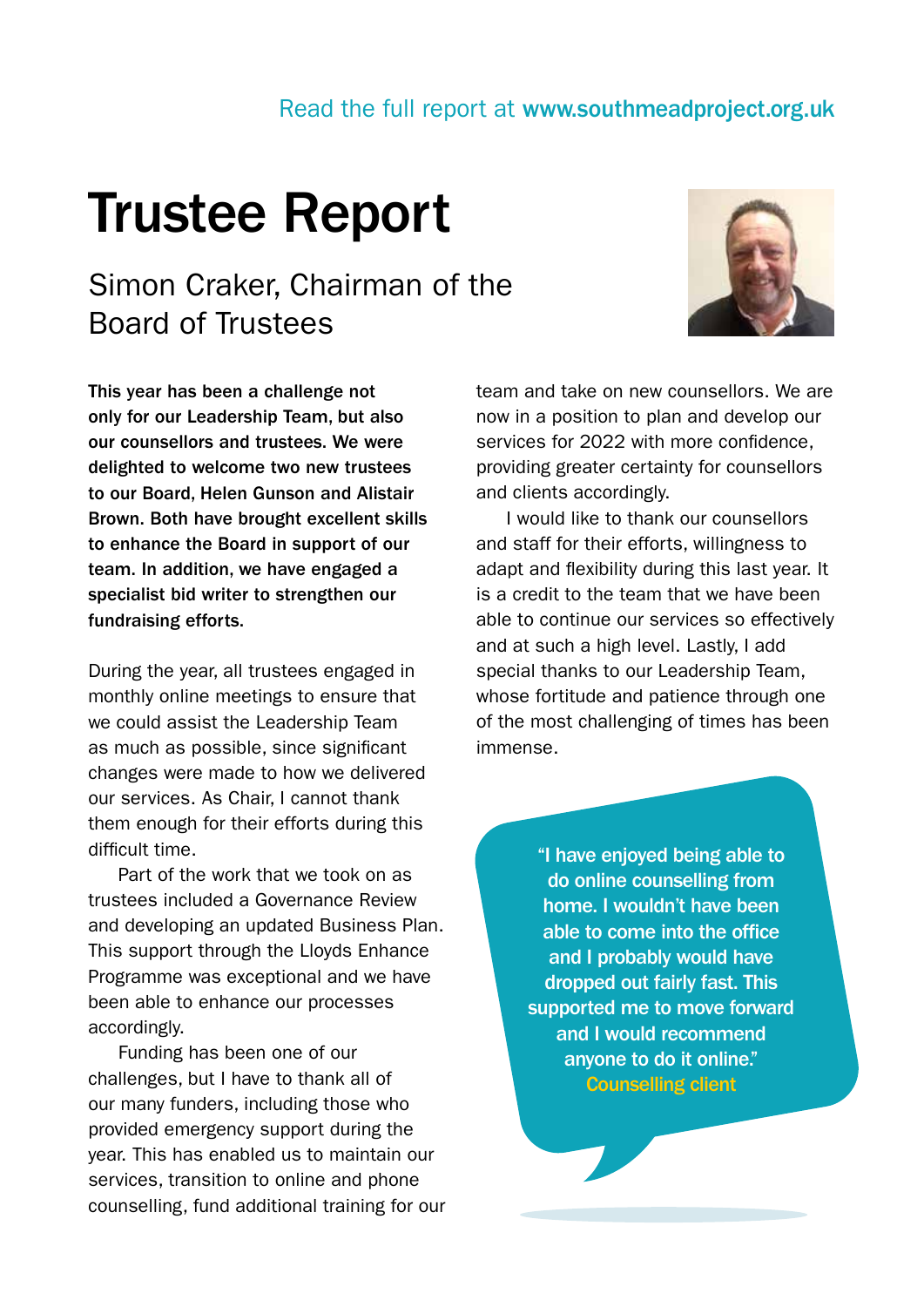### **Counselling and Support**

#### Long-term counselling

We offer up to 24 sessions of counselling, both face-to-face and online or by phone, for survivors of any type of abuse. This includes sexual, physical and emotional abuse, domestic violence and neglect. We support people of all genders aged 16 years and above.

#### Nexus counselling

We offer this unique counselling service for survivors of abuse who have a current addiction to drugs or alcohol for up to 12 sessions. The focus is on becoming more stable, reducing drug or alcohol intake and developing practical strategies to deal with trauma symptoms. The sessions take place at the Southmead Project, BDP, Wick House and One25.

#### Family Support Group

We hold a weekly drop-in group for those who support someone with an addiction to drugs or alcohol, or for anyone affected by someone else's addiction. The sessions take place every Wednesday at 7-9pm at the Southmead Project. Someone can attend as many or as few sessions as they wish.

#### Pre-counselling Group

We support clients on our waiting list with pre-counselling groups, which took place online during the pandemic. This helps develop self-care tools, such as mindfulness and grounding, communication skills, support with managing triggers. flashbacks and nightmares, and psychoeducation around the impact of trauma. Alongside this, clients report a sense of community and a feeling of being less alone with their experience.



Active Recovery sailing on the harbourside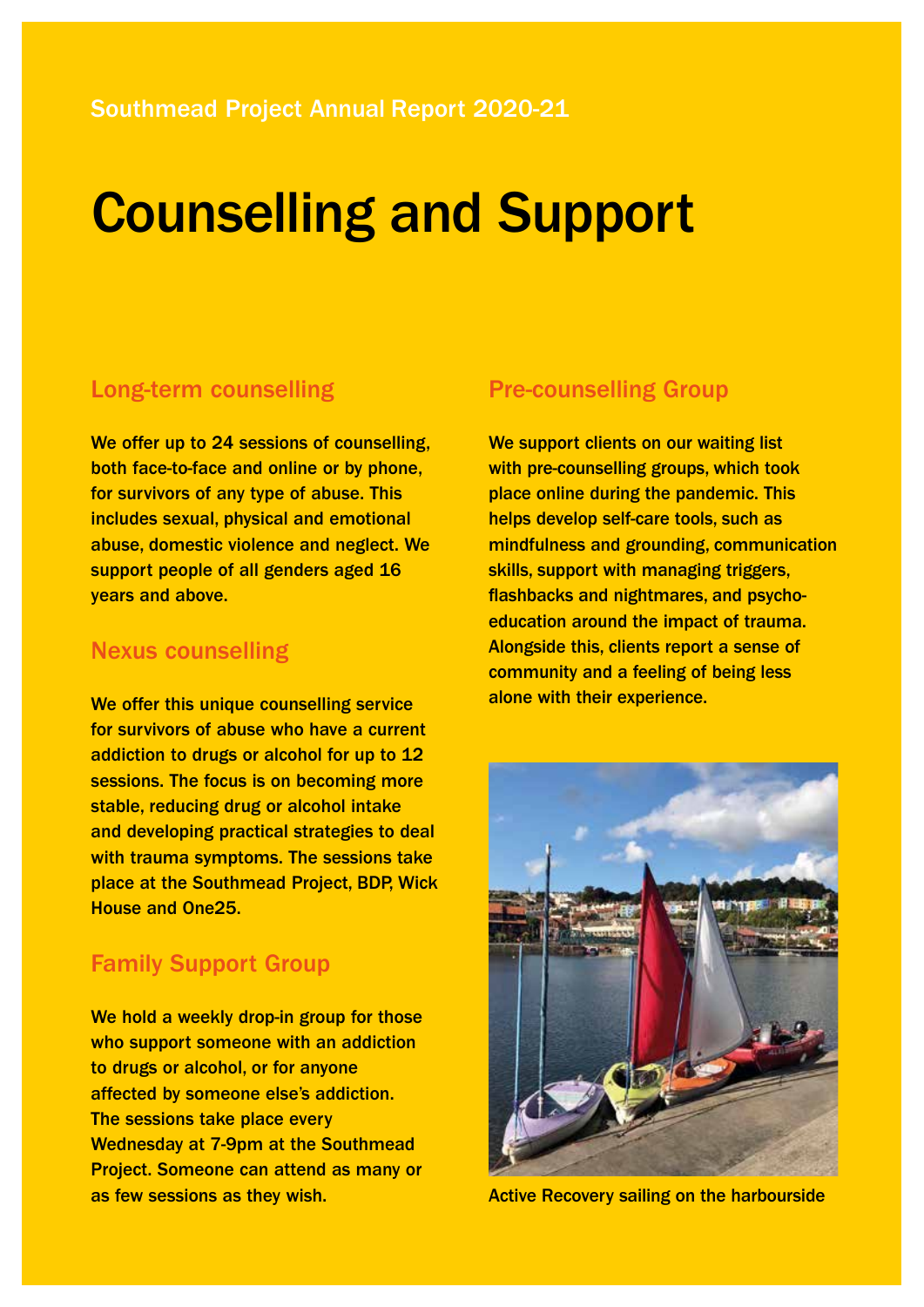#### Read the full report at www.southmeadproject.org.uk

"Trying new activities with the Southmead Project, pushing through fears and meeting new people has been a lovely experience. It has been a privilege to be part of a couple of sessions and sailing was amazing"

Counselling and Support The impact of our counselling and Support The impact of our counsel<br>Counselling and Support The impact of our counsel of our counsel with the impact of our counsel of our counsel<br>Counselling and Sup "You've been the best I've had out of all the services I've ever been with. You've done something good to my head and really helped me – thank you so much."

> "It really helped during the lockdowns and social isolation to know there are people out there that haven't forgotten about me"

#### Active Recovery Project

The Active Recovery Project supported 18 people this year, providing remote support and community-based activities.

During the lockdowns our members received weekly email support, phone calls and texts if they wished. They also participated in Active Recovery projects at home, such as 'seed post' where participants were posted everything that they needed to grow their own seedlings and share the results of their nurturing with each other. Other activities included recipe

swaps, mindful colouring, puzzle post, nature journaling and a collaborative art project.

Once the pandemic restrictions eased, we arranged Covid-secure activities on Bristol's harbourside such as sailing, kayaking and gig rowing, and had a wreath making session in time for Christmas. The sessions created opportunities for members to make connections with others in their community, boost their self-esteem and build their self-confidence in trying new and fun things.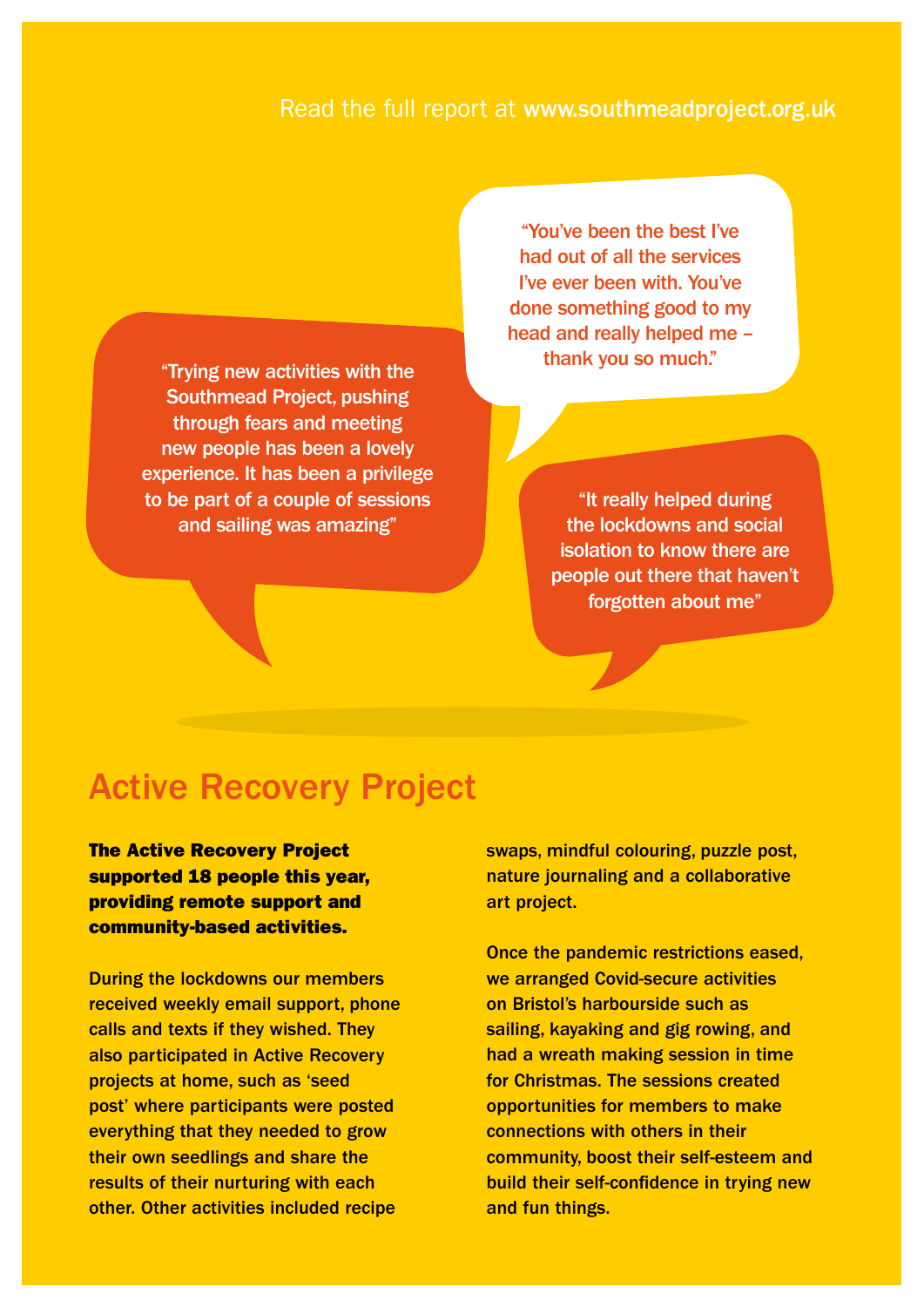## Who we supported

In 2020-21, the main reason that brought clients to counselling was…



#### Also...

91% of clients experienced abuse in childhood

26% of clients described their gender as male

20% of clients were from an Asian, Black British, Black Caribbean, Mixed or Other White background

19% of clients were from the LGBT community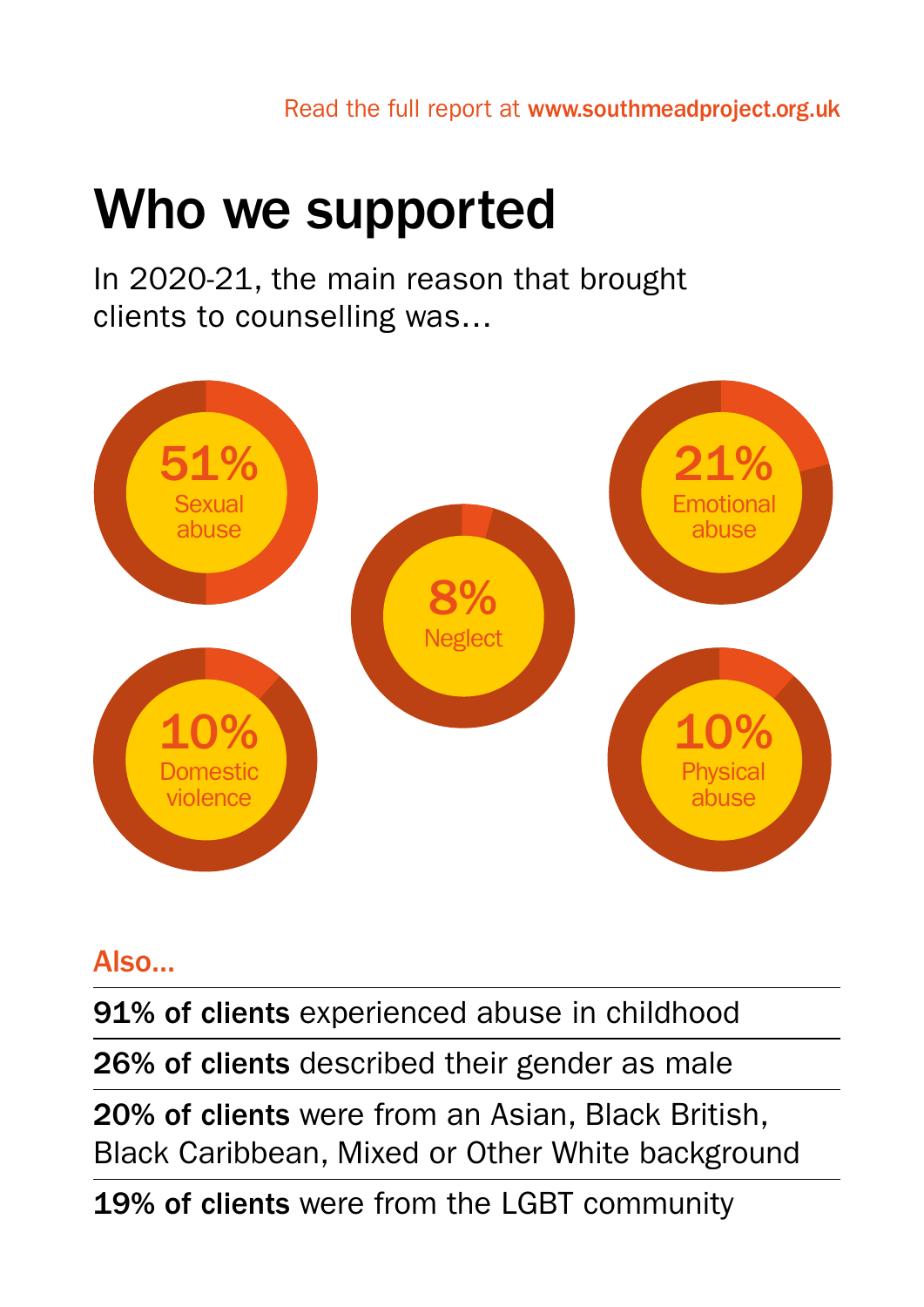### The impact of our support services

In 2020-21 we delivered the following support…

2,079 counselling sessions offered

85% of all sessions were attended

155 clients received counselling

18 Active Recovery members took part in activities

5 clients attended a pre-counselling group online

As a result, counselling had the following impact on clients…



97% had improved coping mechanisms



72% saw an improvement in their overall well-being

94% felt better informed about the effects of trauma



65% had improved communication with family members



80% felt better able to cope with aspects of everyday life



63% had greater self-esteem